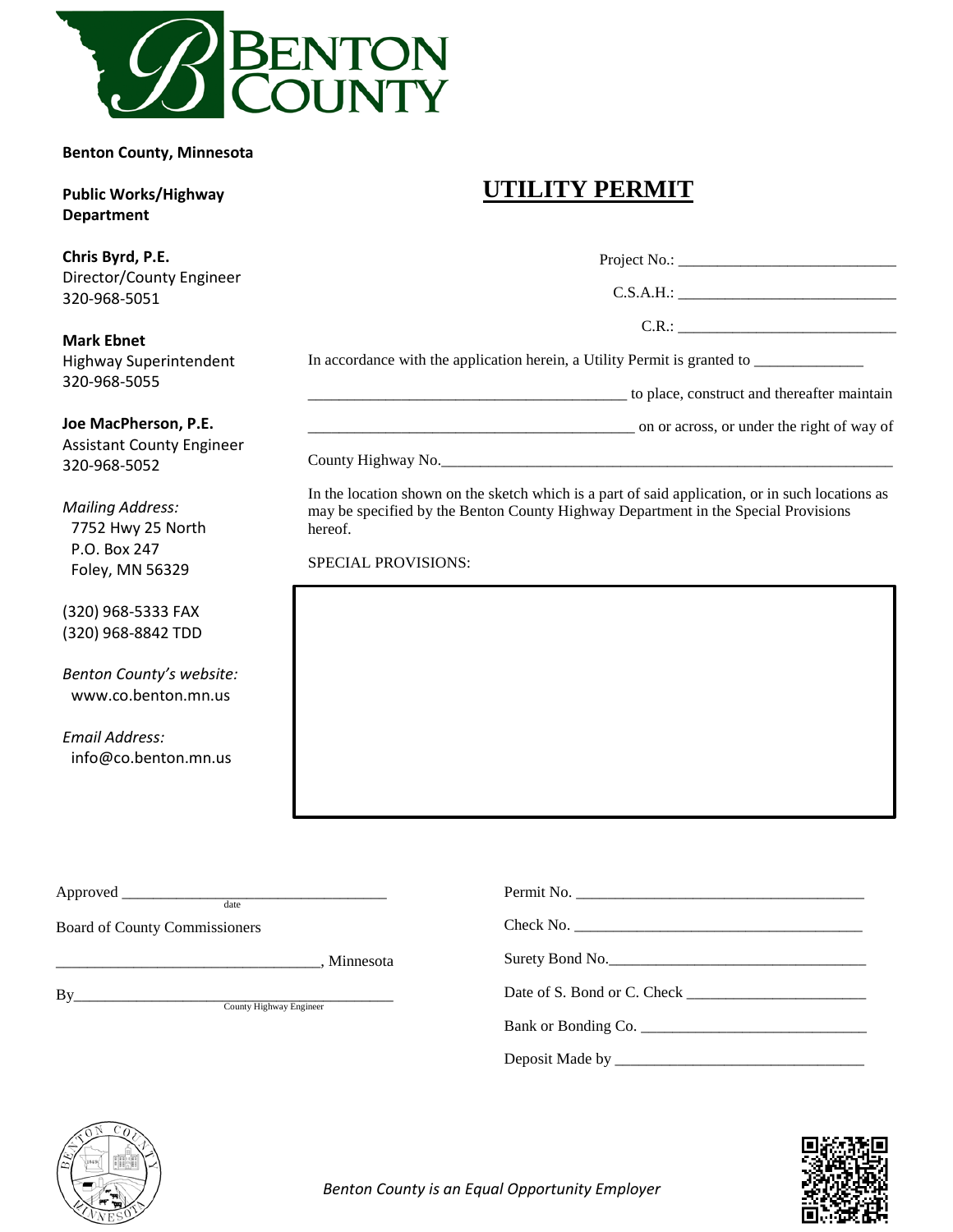| <b>BENTON COUNTY PUBLIC WORKS</b> |
|-----------------------------------|
| APPLICATION FOR UTILITY PERMIT ON |
| COUNTY HIGHWAY RIGHT OF WAY       |

| Board of County Commissioners<br>Benton County, Minnesota                                                                                                                                                                                                                                                                                                                                                                                                                                                                                       |                      |                                                                             |                           |                               | C.S.A.H.                                                                                                                               |  |  |
|-------------------------------------------------------------------------------------------------------------------------------------------------------------------------------------------------------------------------------------------------------------------------------------------------------------------------------------------------------------------------------------------------------------------------------------------------------------------------------------------------------------------------------------------------|----------------------|-----------------------------------------------------------------------------|---------------------------|-------------------------------|----------------------------------------------------------------------------------------------------------------------------------------|--|--|
| Attn: County Highway Engineer                                                                                                                                                                                                                                                                                                                                                                                                                                                                                                                   |                      |                                                                             |                           |                               | C.R.                                                                                                                                   |  |  |
|                                                                                                                                                                                                                                                                                                                                                                                                                                                                                                                                                 |                      |                                                                             |                           |                               |                                                                                                                                        |  |  |
|                                                                                                                                                                                                                                                                                                                                                                                                                                                                                                                                                 |                      |                                                                             |                           |                               |                                                                                                                                        |  |  |
|                                                                                                                                                                                                                                                                                                                                                                                                                                                                                                                                                 |                      |                                                                             |                           |                               | to<br>feet from                                                                                                                        |  |  |
| center line on the _______(east, west, north or south) side of the county highway in accordance with the sketch shown on the                                                                                                                                                                                                                                                                                                                                                                                                                    |                      |                                                                             |                           |                               |                                                                                                                                        |  |  |
| inside hereof, or attached thereto.                                                                                                                                                                                                                                                                                                                                                                                                                                                                                                             |                      |                                                                             |                           |                               |                                                                                                                                        |  |  |
| I. AERIAL CONSTRUCTION                                                                                                                                                                                                                                                                                                                                                                                                                                                                                                                          |                      |                                                                             |                           |                               |                                                                                                                                        |  |  |
| Single Pole                                                                                                                                                                                                                                                                                                                                                                                                                                                                                                                                     |                      |                                                                             |                           | Open Wire                     |                                                                                                                                        |  |  |
| H-Frame                                                                                                                                                                                                                                                                                                                                                                                                                                                                                                                                         |                      |                                                                             |                           | Cable                         |                                                                                                                                        |  |  |
| Single Pole and H-Frame<br><b>Steel Tower</b>                                                                                                                                                                                                                                                                                                                                                                                                                                                                                                   |                      |                                                                             |                           | Vertical<br>Cross-Arm         |                                                                                                                                        |  |  |
|                                                                                                                                                                                                                                                                                                                                                                                                                                                                                                                                                 |                      |                                                                             |                           | Vertical and Cross-Arm        |                                                                                                                                        |  |  |
| <b>VOLTAGE</b>                                                                                                                                                                                                                                                                                                                                                                                                                                                                                                                                  | NUMBER OF CONDUCTORS |                                                                             |                           | <b>SIZE OF CONDUCTORS</b>     |                                                                                                                                        |  |  |
|                                                                                                                                                                                                                                                                                                                                                                                                                                                                                                                                                 |                      |                                                                             |                           |                               |                                                                                                                                        |  |  |
|                                                                                                                                                                                                                                                                                                                                                                                                                                                                                                                                                 |                      |                                                                             |                           |                               |                                                                                                                                        |  |  |
| EXTENT AND LOCATION OF TREE TRIMMING AND/OR CLEARING:                                                                                                                                                                                                                                                                                                                                                                                                                                                                                           |                      |                                                                             |                           |                               |                                                                                                                                        |  |  |
| II. UNDERGROUND CONSTRUCTION                                                                                                                                                                                                                                                                                                                                                                                                                                                                                                                    |                      | <b>CONDUIT</b>                                                              |                           |                               |                                                                                                                                        |  |  |
|                                                                                                                                                                                                                                                                                                                                                                                                                                                                                                                                                 |                      | Multiple Tile                                                               |                           | Sectional concrete            |                                                                                                                                        |  |  |
|                                                                                                                                                                                                                                                                                                                                                                                                                                                                                                                                                 | П                    | Transite                                                                    |                           | Steel pipe                    |                                                                                                                                        |  |  |
|                                                                                                                                                                                                                                                                                                                                                                                                                                                                                                                                                 |                      | Clay Tile                                                                   |                           | П                             | Other                                                                                                                                  |  |  |
|                                                                                                                                                                                                                                                                                                                                                                                                                                                                                                                                                 |                      | <b>CASING</b><br>Steel pipe                                                 | $\Box$ Sectional concrete |                               | $\Box$ Other                                                                                                                           |  |  |
|                                                                                                                                                                                                                                                                                                                                                                                                                                                                                                                                                 |                      |                                                                             |                           |                               |                                                                                                                                        |  |  |
| <b>SIZE</b>                                                                                                                                                                                                                                                                                                                                                                                                                                                                                                                                     |                      |                                                                             | <b>DEPTH</b>              |                               |                                                                                                                                        |  |  |
| <b>VOLTAGE</b>                                                                                                                                                                                                                                                                                                                                                                                                                                                                                                                                  |                      | NUMBER OF CONDUCTORS                                                        |                           | SIZE OF CONDUCTORS            |                                                                                                                                        |  |  |
|                                                                                                                                                                                                                                                                                                                                                                                                                                                                                                                                                 | □ Open Trench        | METHOD OF INSTALLING UNDER ROADBEDS (if open trench, explain why necessary) |                           |                               |                                                                                                                                        |  |  |
|                                                                                                                                                                                                                                                                                                                                                                                                                                                                                                                                                 | Jacking              | $\Box$ Boring                                                               | $\Box$ Pneumatic Gopher   |                               |                                                                                                                                        |  |  |
| EXTENT AND LOCATION OF TREE CLEARING:                                                                                                                                                                                                                                                                                                                                                                                                                                                                                                           |                      |                                                                             |                           | <b>NEW FACILITY</b><br>$\Box$ | REPLACEMENT FACILITY<br>$\Box$                                                                                                         |  |  |
|                                                                                                                                                                                                                                                                                                                                                                                                                                                                                                                                                 |                      |                                                                             |                           |                               |                                                                                                                                        |  |  |
|                                                                                                                                                                                                                                                                                                                                                                                                                                                                                                                                                 |                      |                                                                             |                           |                               | III. Work to start on or after example and to be completed on or before example to start on or after                                   |  |  |
| IV. The applicant in carrying on any and all of the work herein above mentioned or referred to in its application and in the Permit<br>forth herein together with the Special Provisions, all of which are made a part hereof. The applicant specifically agrees to be bound<br>hereby. The applicant shall also comply with the regulations of all other governmental agencies for the protection of the public. The<br>work shall be accomplished in a manner that will not be detrimental to the highway and that will safeguard the public. |                      |                                                                             |                           |                               | issued here fore, shall strictly conform to the terms of such Permit, and the regulations of the Board of County Commissioners, as set |  |  |
| Dated this $\_\_\_\_\_$ day of $\_\_\_\_\_\_$ , 20 $\_\_\_\_\_$                                                                                                                                                                                                                                                                                                                                                                                                                                                                                 |                      |                                                                             |                           |                               | Name of Company making application                                                                                                     |  |  |
|                                                                                                                                                                                                                                                                                                                                                                                                                                                                                                                                                 |                      |                                                                             |                           |                               | Title                                                                                                                                  |  |  |
| Address_                                                                                                                                                                                                                                                                                                                                                                                                                                                                                                                                        |                      |                                                                             |                           |                               |                                                                                                                                        |  |  |

Email\_\_\_\_\_\_\_\_\_\_\_\_\_\_\_\_\_\_\_\_\_\_\_\_\_\_\_\_\_\_\_\_\_\_\_\_\_\_\_\_\_\_\_\_\_\_\_\_\_\_\_\_\_\_\_\_\_\_\_\_\_\_\_\_\_\_\_\_\_\_\_\_\_\_\_\_\_\_\_\_\_\_\_\_\_\_\_\_\_\_\_\_\_\_\_\_\_\_\_\_\_\_\_

Page | 2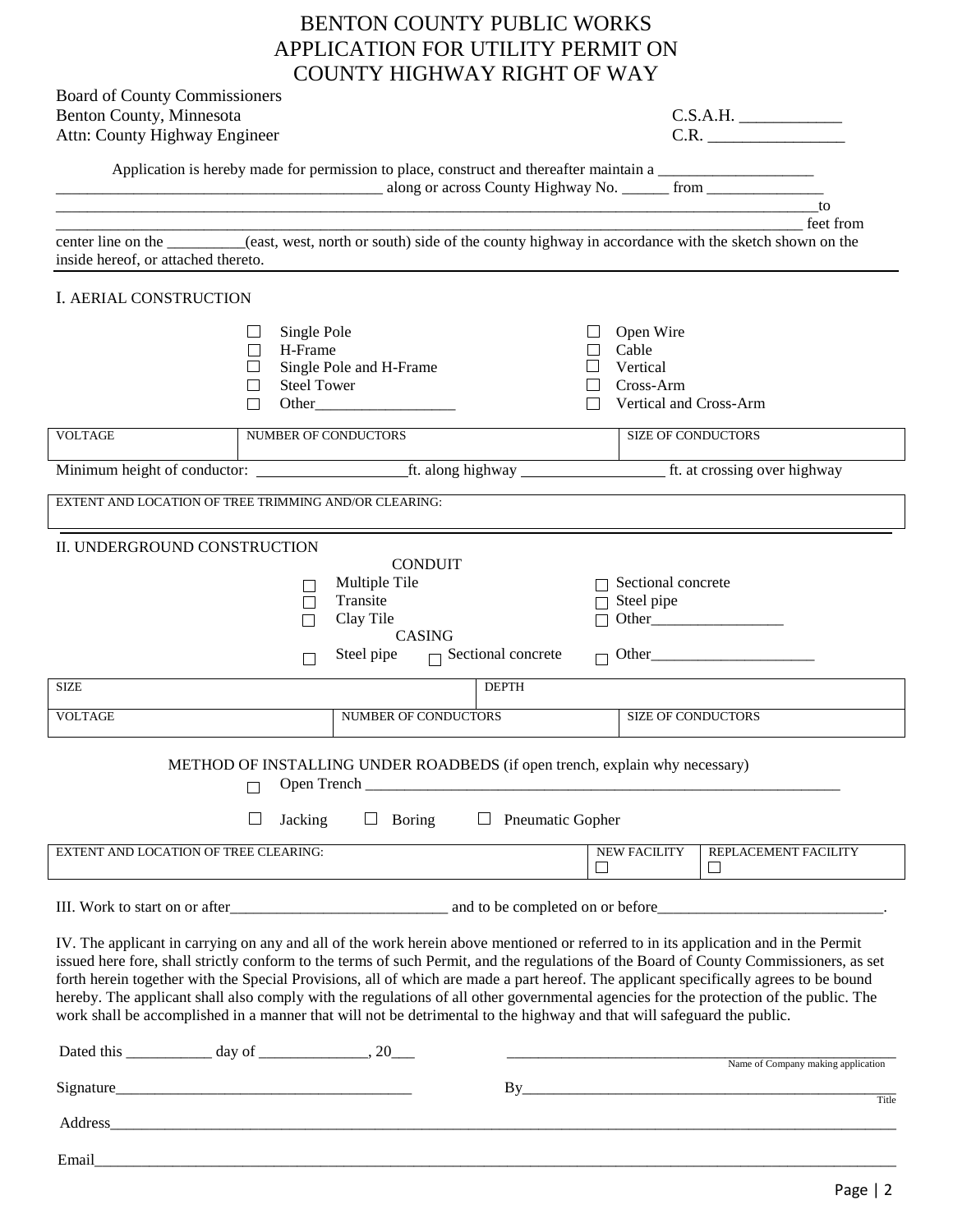### BENTON COUNTY PUBLIC WORKS APPLICATION FOR UTILITY PERMIT ON COUNTY HIGHWAY RIGHT OF WAY

#### **DEFINITION**

*Utility.* Under this order "utility" shall mean and include all privately, publicly or co-operatively owned communication lines and facilities, any systems, lines and facilities for the distribution and transmission of electrical energy, oil, gas, water, sewer, steam and other pipe lines, railways, ditches flumes or other structures which under the laws of this State or the ordinance of any town or city may be constructed, placed or maintained across, along or on county highway right of way. Dependent upon the meaning intended in the context, "Utility" shall also mean the utility company, inclusive of any wholly owned subsidiary.

#### GENERAL

- I. Except as otherwise permitted, utility construction and relocation on county highway right of way shall be commenced until an application for a Permit has been made and such Permit granted. The Permit sketch shall show the location of the proposed utility with reference to county highway centerline. A copy of the sketch shall be provided for each copy of such permit.
- II. Burning or disking operations and/or the use of chemicals to control or kill trees, brush and other vegetation is prohibited without prior approval from the County Highway Engineer.
- III. All waterways and lines of drainage shall remain operative.
- IV. Wherever topsoil and sod are disturbed they shall be replaced and maintained satisfactorily until the turf is established.
- V. The utility facility and installation shall not interfere with any existing utility facilities on the County highway right of way.
- VI. When necessary, barricades, warning devices and flagmen shall be provided by the Utility during all phases of their construction and maintenance operations on county highway right of way.
- VII. At the time of construction of the utility and at the times of subsequent maintenance, prior approval shall be obtained from the County Highway Engineer for the cutting and trimming of trees within the county right of way. Where ever trees are cut the resulting stumps shall be removed unless otherwise provided in the Special Provisions of the Permit. Any holes caused by the stump removal shall be backfilled, the area leveled and all materials associated therewith disposed of outside the county right of way. The utility shall advise the County Highway Engineer at least 48 hours in advance of its intent to start clearing and grubbing operations so that proper supervision can be provided.
- VIII. The Utility shall notify the County Highway Engineer of its intent to perform service and maintenance operations which will interfere with the flow of traffic on county highways, and shall obtain his approval prior to performing such operations. However, the Company may perform service and maintenance

operations on county highways including opening and disturbing the surface of the right of way without prior approval in those instances where an emergency exists that is dangerous to the life or safety of the public and which requires immediate repair. The utility shall take all necessary and reasonable safety measures to protect the traveling public and shall notify the County Highway Engineer at the earliest possible moment.

- IX. If at any time Benton County, acting through its Board of Commissioners, shall deem it necessary to make any improvements or changes on all or any part of the right of way of the county highway, then and in such event, the owner of the utility shall within 15 days after written notice from the Board of County Commissioners, or its authorized agent, proceed to alter, change, vacate or remove said utility from the county highway right of way so as to conform to said county highway changes and as directed by the Board of County Commissioners. Such work shall be done without any cost whatsoever to Benton County and shall be completed within the date specified in said written notice. The Utility shall assume all liability and save Benton County harmless from any and all claims of damage of any nature whatsoever occasioned by reason of not having removed said utility within the time specified in said notice.
- X. Indemnification: Any and all claims that arise against Utility, its agents, servants or employees as a consequence of any act or omission on the part of Utility or its agents, servants, or employees while engaged in the performance of the Permit shall in no way be the obligation or responsibility of the County. Utility shall indemnify, hold harmless and defend the County, its officers and employees against any and all liability, loss, costs, damages, expenses, claims or actions, including attorney's fees which the County, its officers or employees may hereafter sustain, incur or be required to pay, arising out of or by reason of any act or omission of Utility, its agents, servants or employees, in the execution, performance, or failure to adequately perform Utility's obligations pursuant to this permit.
- XI. The Board of County Commissioners may require the Utility, or its contractor to furnish a deposit in the form of a certified check, a surety bond or corporate undertaking, in favor of the Board of County Commissioners of Benton County, covering the applicant's performance obligations including payment of labor and materials, and for any expense incurred by the County in the repairing of damage to any portion of the county highway right of way caused by work performed under a Permit, including any out of the ordinary engineering supervision and inspection expense provided by the county. In those instances wherein a deposit is required, the amount of the deposit shall be specified in the Special Provisions of the Permit. If a check is furnished, any monies remaining over and above such expense shall be returned to the applicant.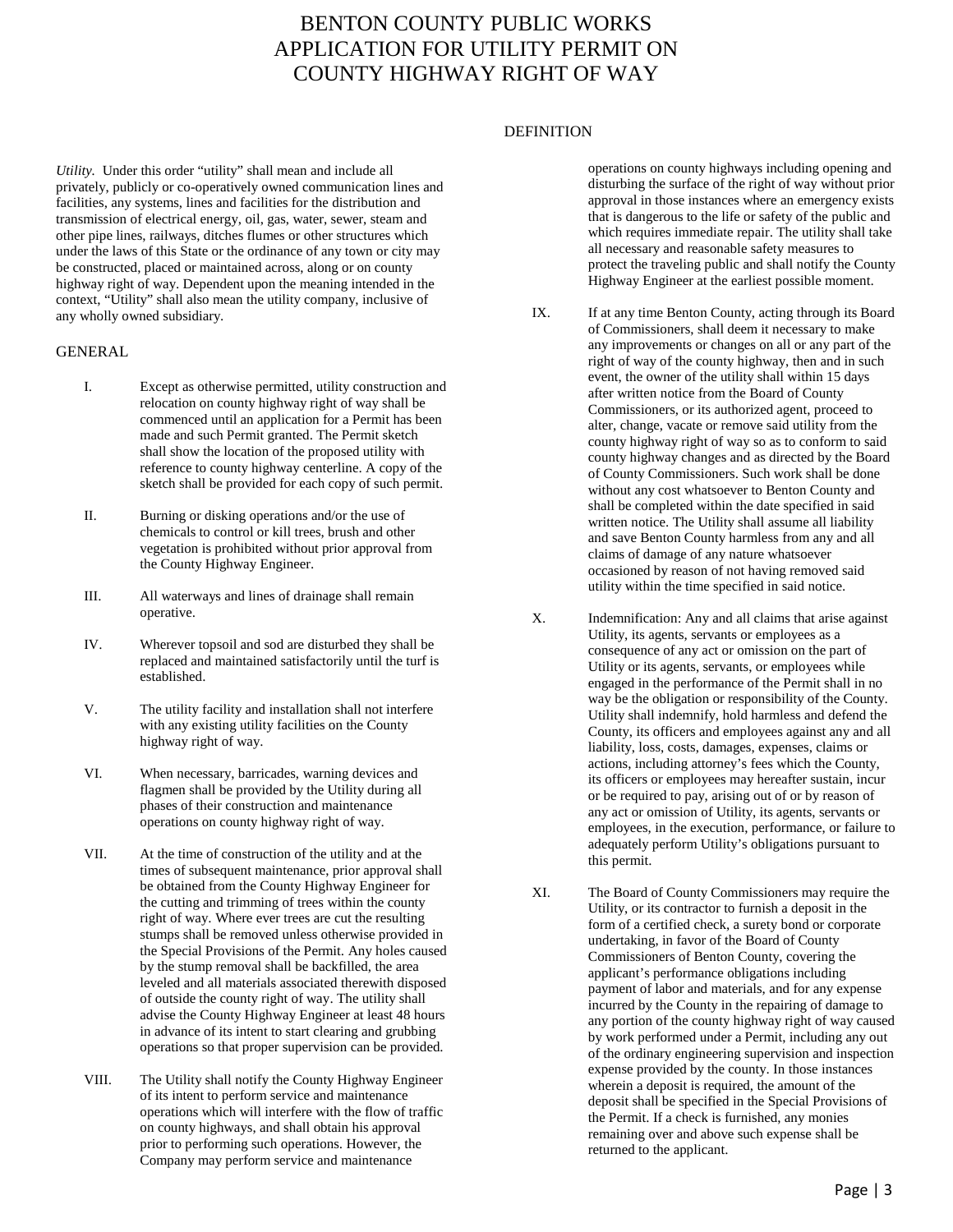### BENTON COUNTY PUBLIC WORKS APPLICATION FOR UTILITY PERMIT ON COUNTY HIGHWAY RIGHT OF WAY

Applicant guarantees all workmanship and materials of the items and services furnished for a period of one (1) year after final acceptance of installation. If during the guarantee period any defect or faulty materials are found, Applicant will immediately, upon notification, replace or repair the same at its own expense, along with any damages to finishes, fixtures, equipment and furnishings damaged as a result of the defective equipment or workmanship.

- XII. The permit as issued does not in any way imply as easement on private property
- XIII. The installation shall be made in conformity with all applicable laws, regulations and codes covering said installations. All installations shall be made in conformity with regulations of governmental agencies for the protection of the public.

Other licenses. Permits or rights: Applicant shall procure, at its own expense, all licenses, permits or other rights required for the provision of services by this utility permit. Applicant shall inform County of any changes in the above within five (5) days of occurrence.

XIV. Upon completion of an installation, the Utility shall restore the county highway right of way to its original condition. The Utility shall then notify the office of the County Highway Engineer of the completion of the work so that inspection can be made to determine its acceptability.

> Independent Contractor Status: That at all times and for all purposes hereunder, Applicant shall be independent contractor and is not an employee of the County for any purpose. No statement contained in this Permit shall be construed so as to find Applicant to be an employee of the County, and Applicant shall not be entitled to any of the rights, privileges, or benefits of employees of the County of Benton, including, but not limited to, workers' compensation, health/dental benefits, and indemnification for thirdparty personal injury/property damage claims.

XV. Survivorship: Any section of this Permit that by its terms contemplates or requires continuing effect following termination of this Permit shall survive such termination. Specifically, and without limitation, Sections regarding warranties and indemnification shall survive termination of this Permit

#### AERIAL

- I. There shall be only a single pole line on the county highway right of way on either side of the center line thereof.
- II. Longitudinal installations on county highways shall normally be located in the outer five feet of the right of way. At crossing of the county highway, poles shall be placed at a minimum of thirty feet from the shoulder lines of the through roadbeds unless right of way widths are prohibitive to such location.
- III. The location of all brace poles, anchors and anchor poles within the limits of the county highway right of way shall be approved by the County Highway Engineer.
- IV. In those instances which a Utility is issued a Permit or Permits for construction on both sides of the county highway right of way in a given area, such Permit is conditioned upon the Utility subsequently proving joint use to other Utilities upon reasonable terms mutually agreeable to the Utilities.

#### UNDERGROUND

- I. All crossings of the roadbeds of the county highway shall be made by boring inside a casing or carrier pipe, or by jacking, unless this procedure is modified in the Special Provisions of the Permit. The auger shall not lead the casing or carrier pipe by more than one inch. Open trenching shall be restricted to the area from 5 feet beyond the shoulder to the right of way line except as modified in the Special Provisions of the Permit.
- II. When pipes with bells of flanges are installed, the crossings of the roadbeds of the county highway shall be made by boring inside a conduit as provided in paragraph I of this section or jacking a conduit of sufficient diameter to permit threading the carrier pipe through it.
- III. All voids caused by jacking or boring shall be filled by pressure grouting. The grout material shall consist of sand-cement slurry of at least two sacks of cement per cubic yard and a minimum of water to assure satisfactory placement.
- IV. The underground utilities shall be so installed as virtually to preclude and necessity for disturbing the roadbeds to perform maintenance operations.
- V. Underground installations shall be accomplished without damaging or destroying the principal root structure of specimen